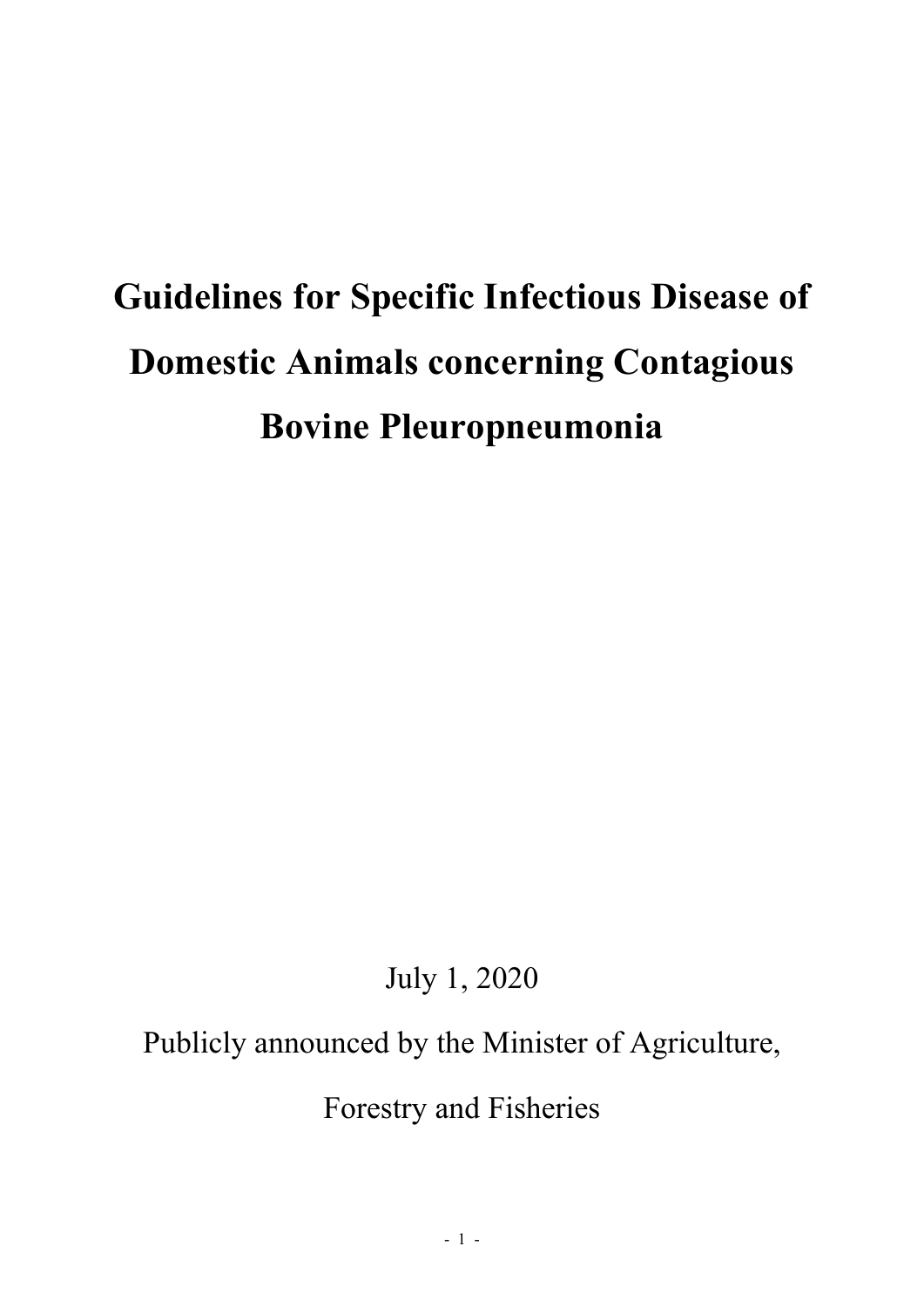# Table of contents

| Section 3. Establishment and strengthening of a system in preparation for the            |
|------------------------------------------------------------------------------------------|
|                                                                                          |
|                                                                                          |
| Section 4. Detection of abnormal animals and confirmation by inspection4                 |
|                                                                                          |
|                                                                                          |
|                                                                                          |
| Section 8. Restriction or prohibition of traffic (Article 15 of the Act) 11              |
| Section 9. Establishment of movement restriction zone and shipment restriction           |
|                                                                                          |
| Section 10. Restriction of events at facilities gathering livestock (Articles 26, 33 and |
|                                                                                          |
| Section 11. Installation of disinfection points (Article 28-2 of the Act)17              |
|                                                                                          |
|                                                                                          |
|                                                                                          |
|                                                                                          |
|                                                                                          |
|                                                                                          |
|                                                                                          |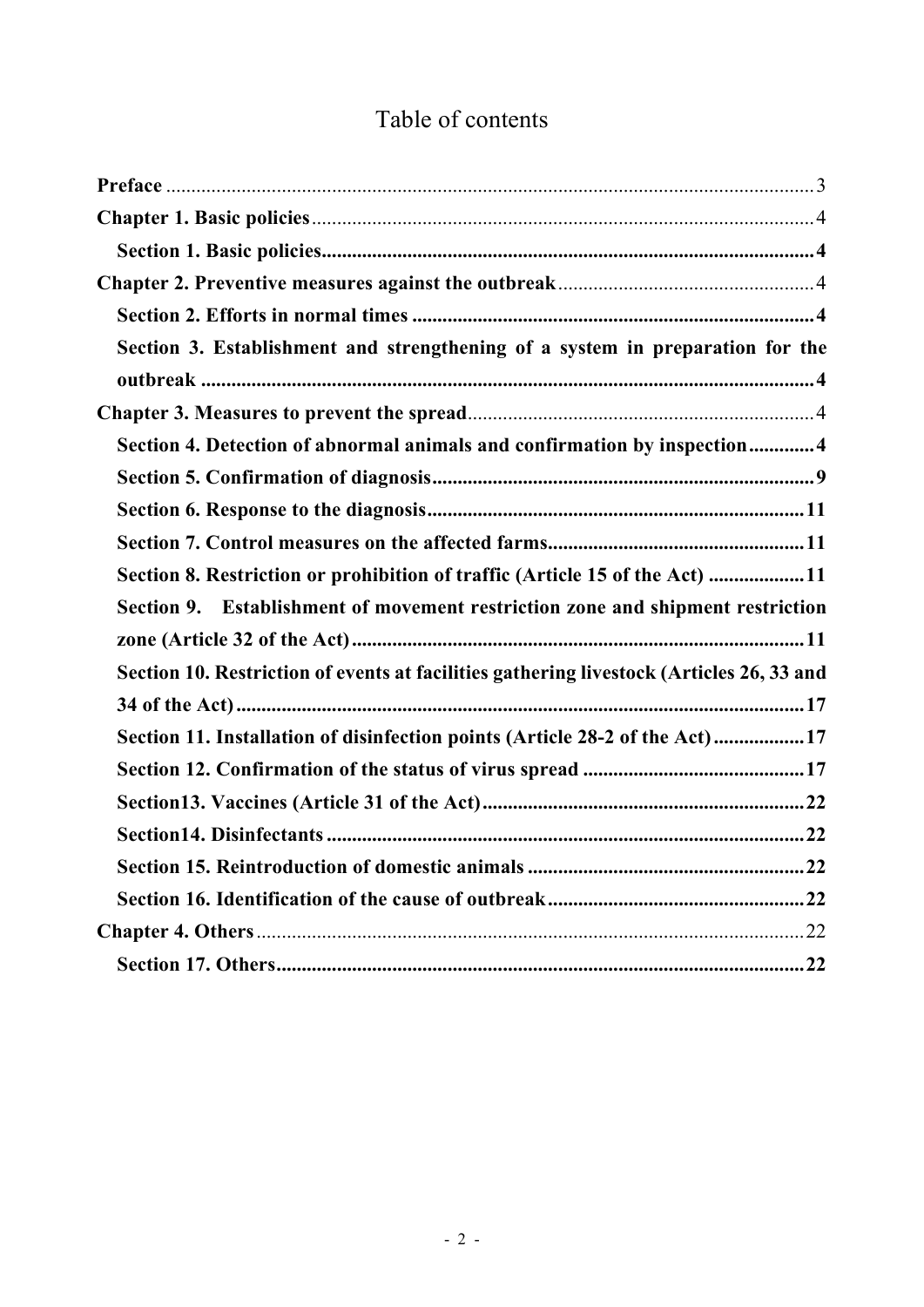# <span id="page-2-0"></span>**Preface**

- 1. Contagious bovine pleuropneumonia (hereinafter referred to as "CBP") is a representative example of "trans-boundary animal diseases", defined by International organizations, including the Food and Agriculture Organization of United Nations(FAO), as "disease that spread beyond national borders, with high significance in terms of the economy, trade, and food security of the affected country, and that require multinational cooperation to prevent their spread."
- 2. Due to the highly contagious of a pathogen of CBP, once it has spread, it will:
	- (i) decline productivity in the livestock industry for a long period of time:
	- (ii) threaten safe supplies of livestock products to citizens;
	- (iii) cause a serious damage to regional society and the economy; and
	- (iv) may compromise a country's international reputation through the loss of a CBP-free status.

Therefore, free from CBP must be continuously maintained.

- 3. Currently, outbreaks of CBP are repeatedly confirmed mainly in the African continent, and against the backdrop of the rapid increase of international flow of people and things, it is undeniable that CBP will invade Japan in the future.
- 4. Therefore, it is necessary to thoroughly implement border quarantine with the cooperation of citizens or people who enter or return to Japan and to have the owners of domestic animals (meaning cattle, water buffalo and deer being bred; the same applies hereinafter) (including persons, other than owners, who are managing a relevant domestic animal; the same applies hereinafter), administrative organs (meaning the national government, prefecture government and municipality government; the same applies hereinafter) and related organizations closely cooperate and establish an effective quarantine system.
- 5. The Guidelines shall be reviewed whenever there are any changes in the situation surrounding overseas outbreaks or developments in scientific knowledge or technology. In addition, the Guidelines shall be reviewed at least every three years.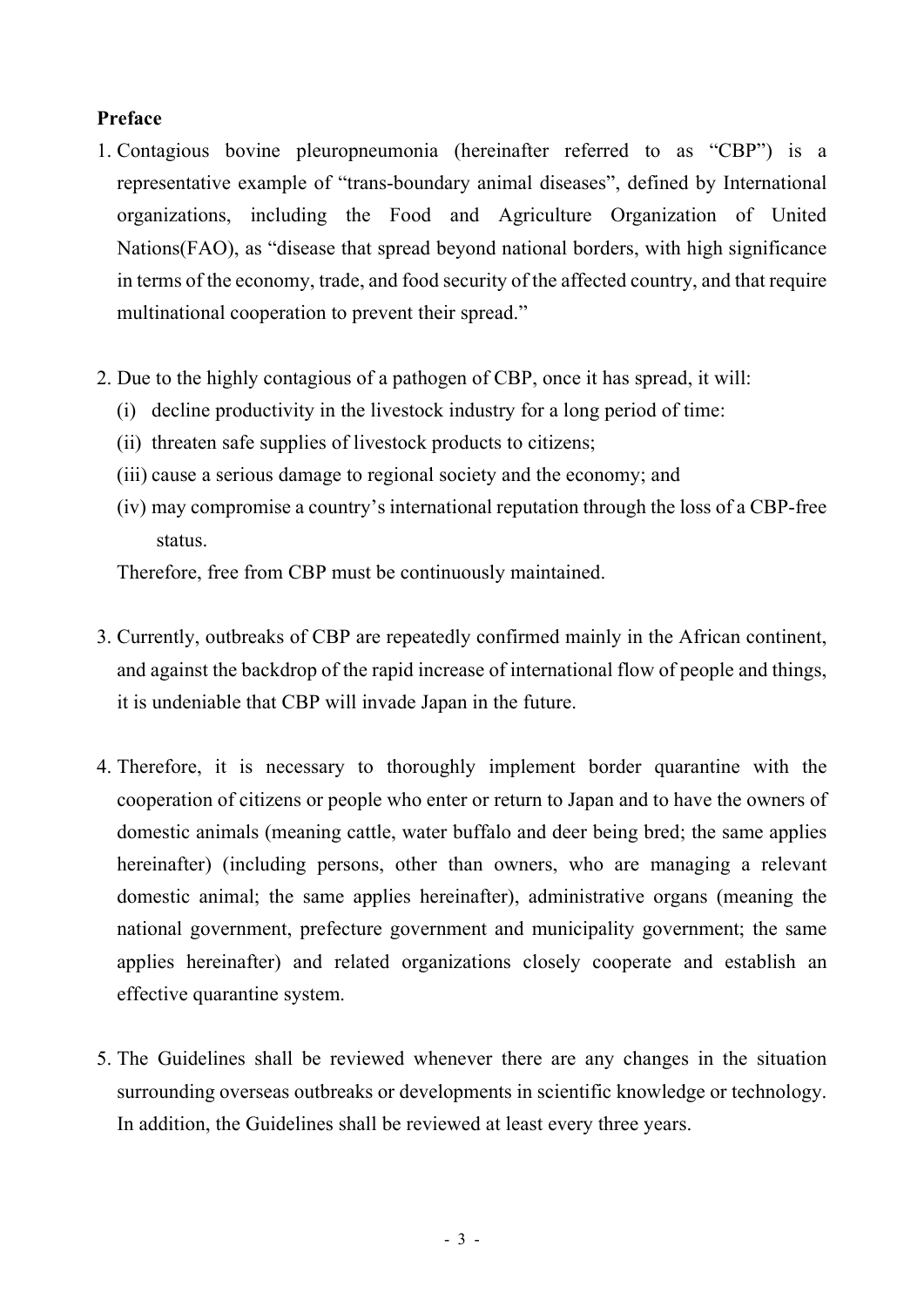# <span id="page-3-0"></span>**Chapter 1. Basic policies**

# <span id="page-3-1"></span>**Section 1. Basic policies**

Section 1 of the Guidelines for Specific Infectious Disease of Domestic Animals concerning Foot-and-mouth Disease (publicly announced by the Minister of Agriculture, Forestry and Fisheries on July 1, 2020; hereinafter referred to as "the Guidelines for Footand-mouth Disease") applies mutatis mutandis.

# <span id="page-3-2"></span>**Chapter 2. Preventive measures against the outbreak**

# <span id="page-3-3"></span>**Section 2. Efforts in normal times**

Section 2 of the Guidelines for Foot-and-mouth Disease applies mutatis mutandis.

# <span id="page-3-4"></span>**Section 3. Establishment and strengthening of a system in preparation for the outbreak**

Section 3 of the Guidelines for Foot-and-mouth Disease applies mutatis mutandis.

# <span id="page-3-5"></span>**Chapter 3. Measures to prevent the spread**

# <span id="page-3-6"></span>**Section 4. Detection of abnormal animals and confirmation by inspection**

# **1. Responses for receiving a notice from owners of domestic animals**

When a prefecture receives a notice concerning domestic animals showing suspected symptom of CBP (hereinafter referred to as "abnormal animals") from an owner of domestic animals or veterinarians and the content of the notice satisfies all of the following conditions set forth in (i) to (iii) below, the prefecture shall immediately dispatch a prefectural animal health inspector to the on-site farm. The prefecture is also to give necessary instructions to persons who gave such notice, including a voluntary ban on moving live domestic animals reared at the farm or carcasses of domestic animals.

- (i) Multiple domestic animals show rapid swelling of the joints of the four limbs and also show a characteristic posture in which they have a difficulty in extending the head forward and bending the head;
- (ii) multiple domestic animals are developing a fever not lower than 40.0°C and suffering strong, painful coughing, breathing difficulties or suspended milk producing; and
- (iii) there are multiple dead animals.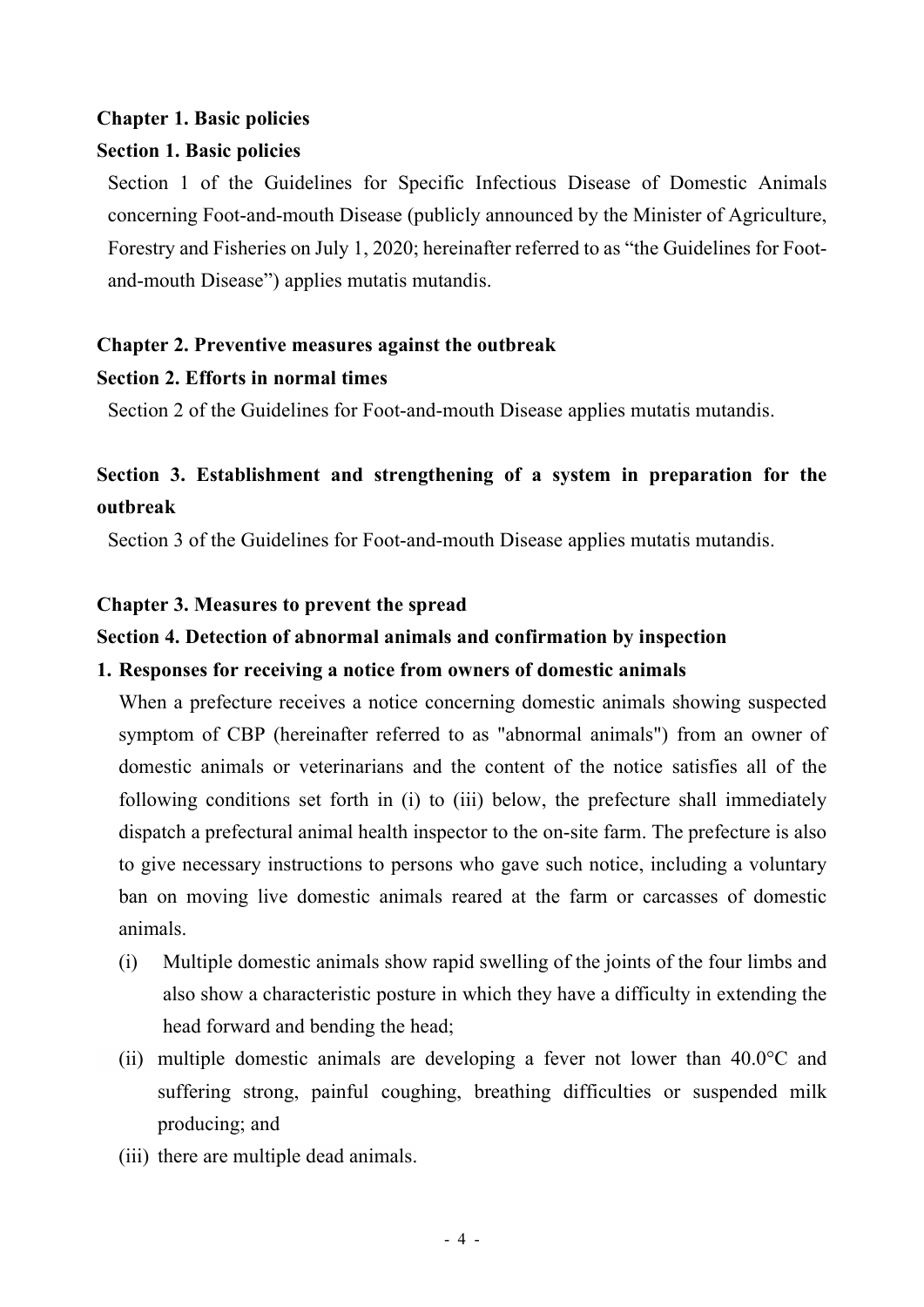# **2. Clinical inspection and necropsy inspection by prefectures**

(1) After arriving at a farm mentioned in 1 above, a prefectural animal health inspector shall park the vehicle outside the biosecurity area of the farm, enter the premises wearing protective clothing and carry out thorough clinical inspection (including measurement of body temperature) of abnormal animals and other domestic animals kept together with them.

At that time, the prefectural animal health inspector shall take clear photographs of common sites of the signs of all of the abnormal animals (if there are too many abnormal animals, those who show obvious signs) with a digital camera from multiple angles.

- (2) When the prefectural animal health inspector judges that the possibility of CBP can not be denied by confirming the abnormalities set forth in 1(i) to (iii) above based on the results of the clinical inspection, he/she shall immediately notify the competent prefectural livestock department of the results of the clinical inspection and the fact that necropsy inspection of dead animals is to be carried out, while promptly transporting the dead animals to a livestock hygiene service center (hereinafter referred to as "LHSC") and carrying out necropsy inspection. In doing so, the inspector is to take the following measures. However, when the relevant abnormalities fall under the specific symptoms prescribed in Section 4, Item 2(3) of the Guidelines for Foot-and-mouth Disease, the inspector shall take relevant measures based on the descriptions made in Section 4, Items 2 to 8 of those guidelines instead of carrying out necropsy inspection.
	- (i) Sufficiently disinfect the relevant carcasses;
	- (ii) In principle, use an enclosed carrier vehicles or sealed containers. When these are not available, cover the floor and side surfaces of the carrier vehicle to be used for this purpose with plastic sheets, and after loading the package, cover the upper part of the load with a plastic sheet as well, or take other measures necessary to prevent any load spillage.
	- (iii) Disinfect the entire surface of the carrier vehicle before and after loading.
	- (iv) In principle, avoid travelling near other farms, and choose transportation routes that are not used by other livestock-related vehicles.
	- (v) After transport, immediately disinfect vehicles and materials used.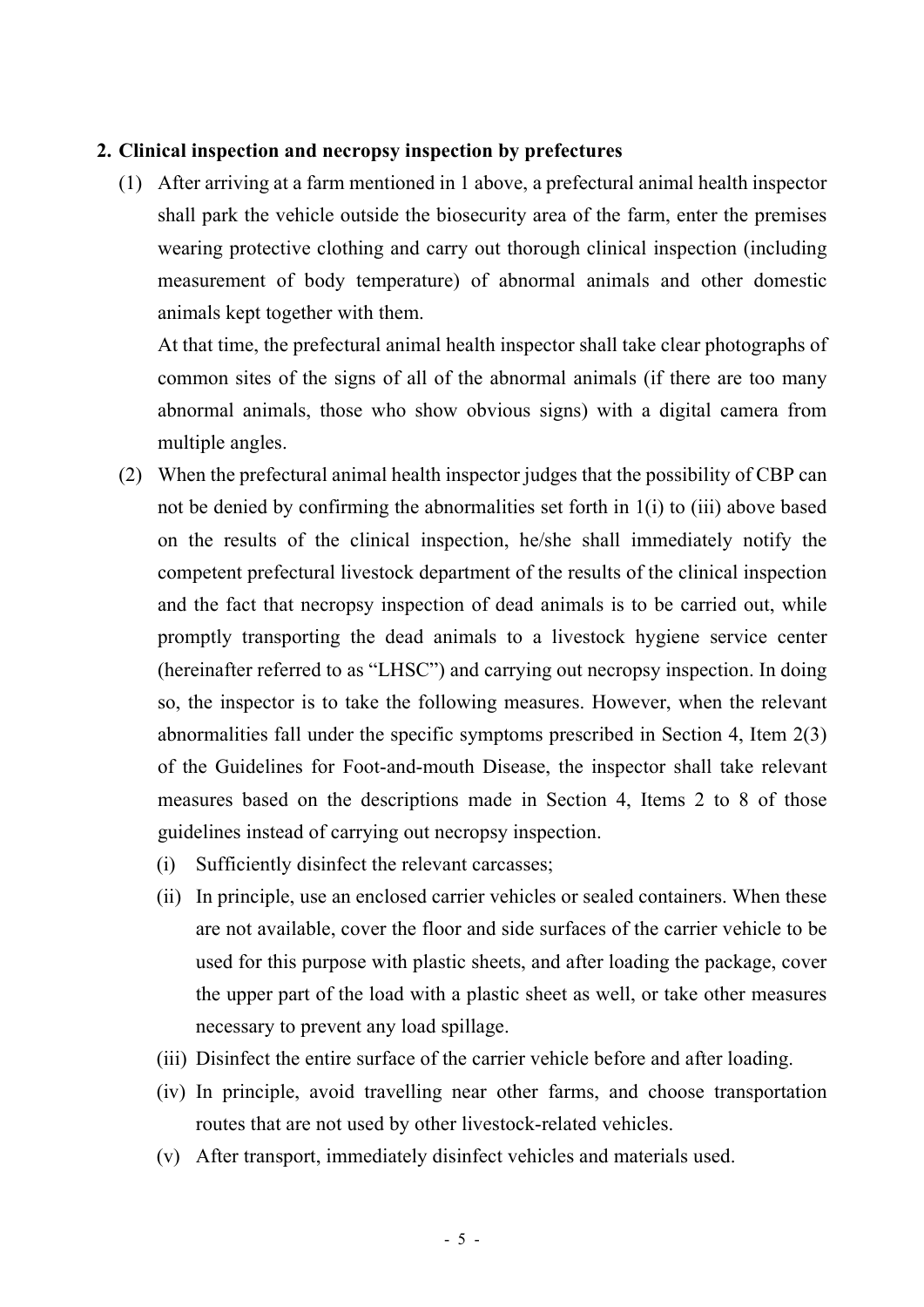- (3) When the competent prefectural livestock department receives a notice stating to the effect that a necropsy inspection will be conducted pursuant to (2) above, it shall immediately report to the Animal Health Division under the Food Safety and Consumer Affairs Bureau of the Ministry of Agriculture, Forestry and Fisheries (hereinafter referred to as the "AHD") and send it such information as results of the clinical inspection, photographs of the abnormal animals, and state of domestic animals kept together with the abnormal animals.
- (4) The AHD shall, based on the report described in (3) above, request submission of samples pursuant to Item 3.

# **3. Sending samples**

- (1) When the prefectural animal health inspector finds obvious arthritis and periarthritis in the limbs and cervical vertebrae associated with deposits of fibrin and a marbled lesion in a lung as a result of the necropsy inspection carried out pursuant to Item 2(2), he/she shall take a clear photograph of the lesion areas using a digital camera.
- (2) The prefecture shall appropriately collect blood, lungs and neighborhood lymph nodes of the dead animal as samples, consult with the AHD in advance and then send them into the National Institute of Animal Health, National Agriculture and Food Research Organization (hereinafter referred to as the "NIAH") together with photographs of the lesion areas.

## **4. Measures to be taken at the farms**

- (1) When sending photographs of the lesion areas and samples to the NIAH pursuant to Item 3(2) above, the prefecture shall sufficiently explain possible disease control measures to the owner of the domestic animal of the relevant farm while immediately taking the following measures, upon consultation with the AHD.
	- (i) Restrict the transfer of the following items from the farm concerned according to the provision of Article 32-1 of the Act on Domestic Animal Infectious Diseases Control (Act No. 166 of 1951; hereinafter referred to as the "Act"):
		- (a) live domestic animals;
		- (b) raw milk;
		- (c) semen or fertilized ovum collected in the farm;
		- (d) carcasses of domestic animals;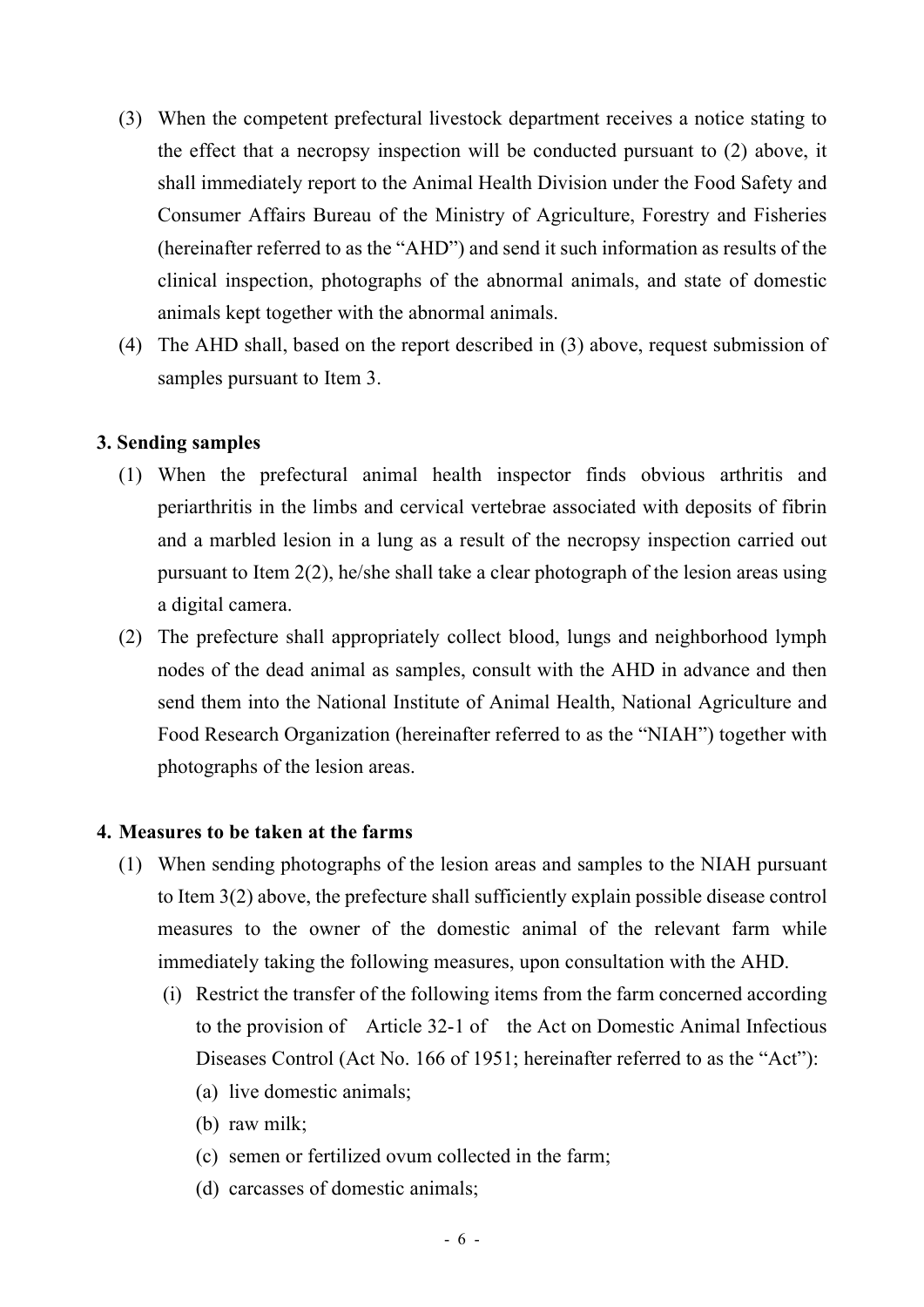- (e) manure of domestic animals; and
- (f) bedding materials, feedstuff, and equipment for animal feeding;
- (ii) Restrict unauthorized access to the relevant farm; and
- (iii)Disinfect the entrance of the relevant farm as well as the clothes/equipment for animal feeding used at the relevant farm.
- (2) When sending the photographs of the lesion areas and samples to the NIAH pursuant to Item 3(2), the prefecture shall promptly collect the following epidemiologic information on the relevant farm concerning the past 63 days, identify suspected affected animals pursuant to Section 5, Item 2(2) and epidemiology-related animals pursuant to Section 12, Item 1(2) and submit that information to the AHD.
	- (i) Movement records of domestic animals;
	- (ii) Movement range of the following persons and vehicles entering and leaving the relevant farm and entry/exit record:
		- (a) Persons engaged in operations in biosecurity areas of multiple farms (limited to farms rearing domestic animals; the same applies hereinafter), such as farm workers, veterinarians, livestock artificial inseminators and hoof care specialists; and
		- (b) Vehicles that enter the biosecurity areas of multiple farms, such as livestock carriers, milk trucks, feed carriers, carcass collection vehicles, and compost carriers;
	- (iii)Shipping destination of manure;
	- (iv) Shipping destination of semen and fertilized ovum; and
	- (v) Information on feeding.

## **5. Preparedness for positive diagnosis**

When sending the photographs of the lesion areas and samples to the NIAH pursuant to Item 3(2), the prefecture shall promptly take the following measures and report the details of such measures to the AHD before the results of the genetic tests conducted by the NIAH pursuant to Item 6 are obtained, at the latest.

- (1) Acquisition of information on the arrangement of premises on the farm concerned;
- (2) Clarification of the situation regarding domestic animal rearing on neighboring farms;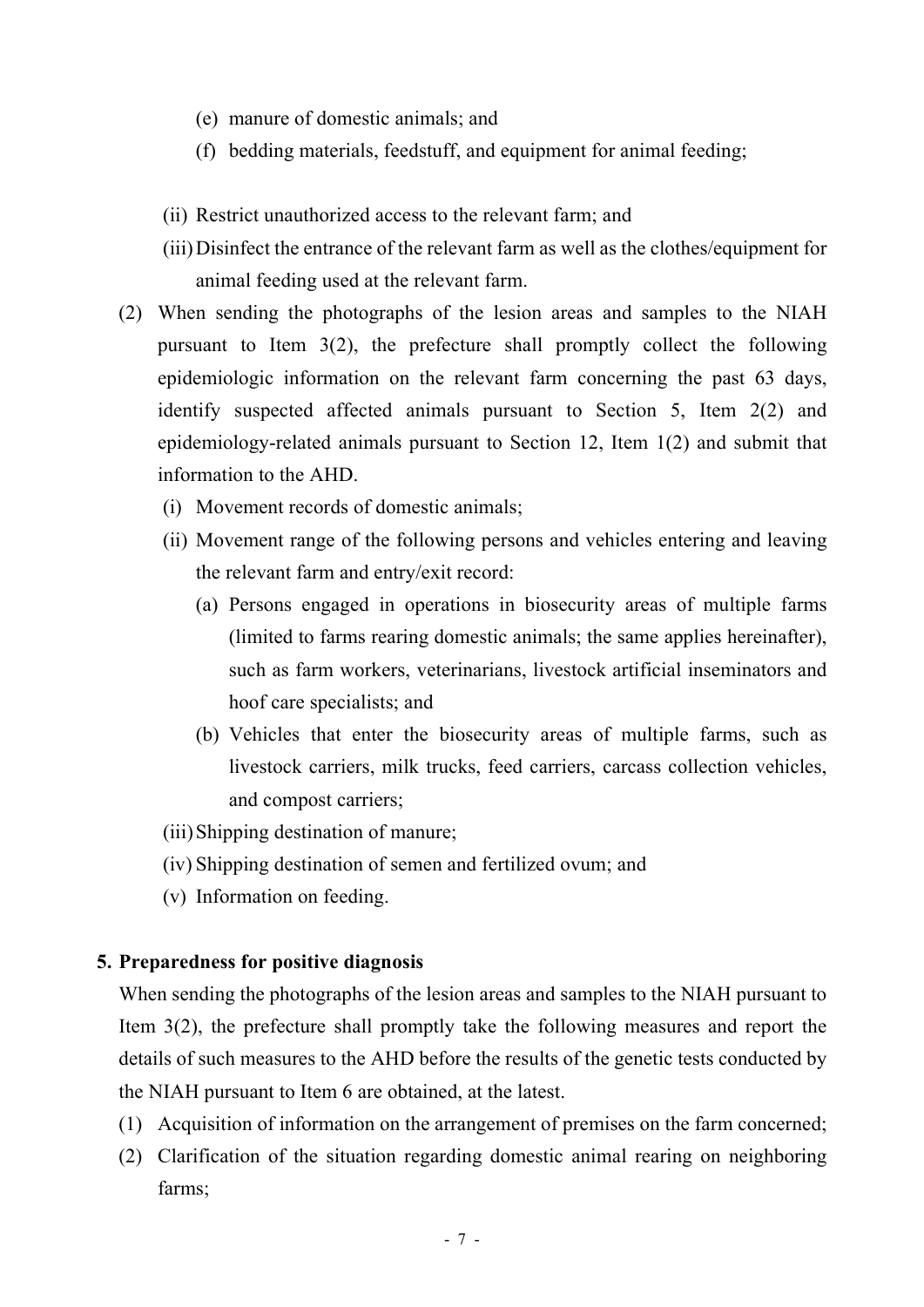- (3) Allocation of personnel and material for control measures including slaughtering of domestic animals (including whether to request dispatch of personnel or materials to government or other prefectures);
- (4) Assurance of burial sites, incineration facilities or rendering facilities for dead body of affected animals or suspected affected animals (including whether to use MAFF's heavy quarantine equipment);
- (5) Selection of the locations for disinfection points; and
- (6) Notification to municipalities in which the relevant farm is located, neighboring prefectures and relevant groups.

# 6. **Inspection by the NIAH**

When receiving samples from the prefecture pursuant to Item 3(2) above, the NIAH shall conduct antigen tests (mycoplasma isolation tests, genetic tests such as PCR (Polymerase Chain Reaction) and immunological antigen tests) and serum antibody tests, and report the results thereof to the AHD.

# **7. Others**

The measures described in Items 1 to 6 above shall also be taken when any abnormal domestic animals are found as a result of on-site inspection by a prefectural animal health inspector instead of a notice given by such persons as the owner of domestic animals.

In addition, when the prefecture receives a notice from a slaughterhouse stating that abnormal domestic animals has been found within the facility, it shall immediately dispatch prefectural animal health inspectors to the relevant slaughterhouse and a farm that have shipped the relevant animal, and take measures equivalent to those described in Items 2 and 4 above. When it has been found that the relevant domestic animal has been shipped from a farm located outside the prefecture in which the relevant slaughterhouse is located, the prefecture shall promptly notify the AHD and the competent prefectural livestock department in which the farm shipped the animal is located of that effect, and the prefecture that received such notification shall immediately dispatch a prefectural animal health inspector to the farm shipped the animal and take measures equivalent to those described in Items 2 and 4 above.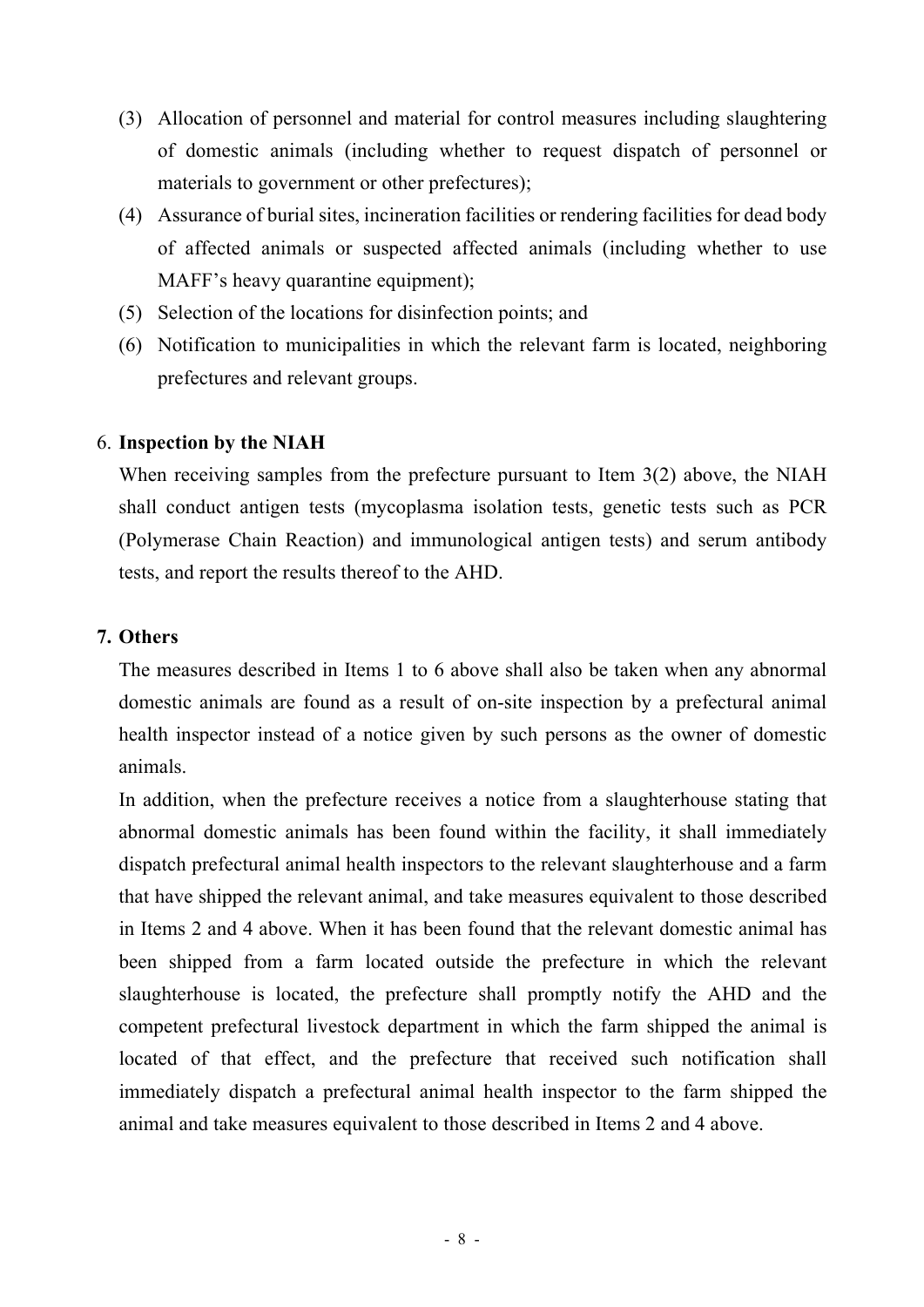#### <span id="page-8-0"></span>**Section 5. Confirmation of diagnosis**

The MAFF confirms the diagnosis in the manner specified in Items 1 and 2 below.

#### **1. Method for confirmation**

The MAFF shall confirm the diagnosis pursuant to the methods described below.

- (i) Confirmation shall be made based on the photographs of the lesion areas, epidemiological information and the results of genetic tests by the NIAH as described in Section 4-6 in light of the opinions of such experts as the commissioner of the sub-committee on diseases of cattle and pigs, Committee on Animal Health, Council of Food, Agriculture and Rural Areas Policies (hereinafter referred to as the "Sub-committee"). However, regarding domestic animals reared within a movement restriction zone describe in Section 9-1-(1) or epidemiologically-linked domestic animals described in Section 12-1-(2), confirmation may be immediately made by pathological findings and epidemiological information without waiting for the result of the relevant tests in light of the opinions of such experts as the commissioner of the Sub-committee, if the pathological findings of CBP can be clearly identified from the photographs of the lesion areas.
- (ii) When positive results are obtained in the mycoplasma isolation tests, immunological antigen tests and serum antibody tests conducted by the NIAH, although it was determined negative at the time of confirmation as described in (i) above, the MAFF shall make confirmation again in light of the opinions of such experts as the commissioner of the sub-committee.

## **2. Affected animals and suspected affected animals**

On the basis of the confirmation 1 above, the MAFF shall identify domestic animals meeting any of the following conditions affected animals or suspected affected animals. The result of the identification shall be notified by the AHD to the competent prefectural livestock department as soon as it is made.

- **(1) Affected animals**
	- (i) Domestic animals from which CBP mycoplasma was isolated by the mycoplasma isolation test;
	- (ii) Domestic animals that have clear pathological findings of CBP and from which the gene specific to CBP mycoplasma was detected by genetic tests;
	- (iii)Domestic animals that have clear pathological findings of CBP and from which the antigen to CBP mycoplasma was detected by immunological antigen tests.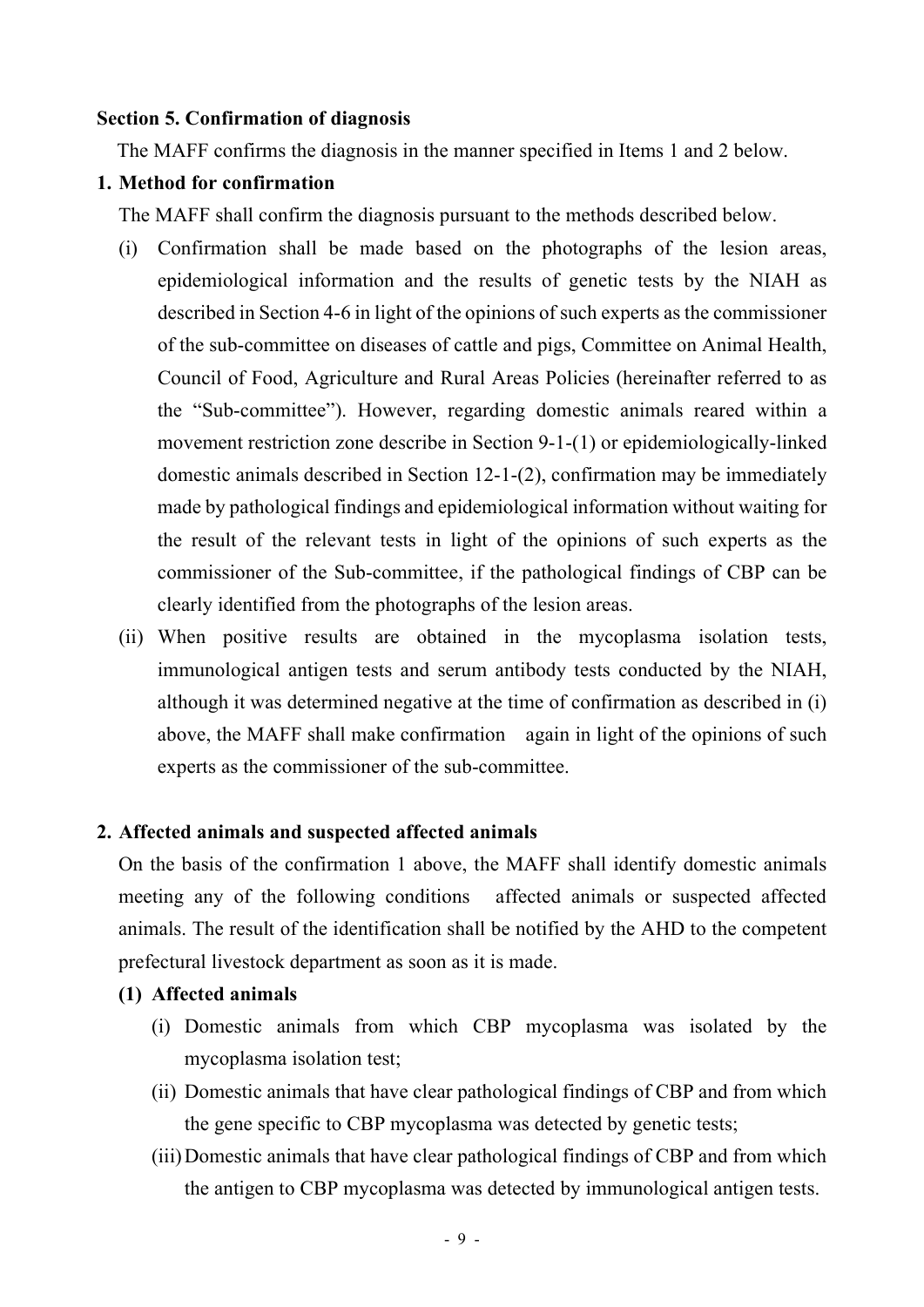#### **(2) Suspected affected animal**

- (i) Domestic animals reared in a farm at which an affected animal was confirmed (when an affected animal is found at a slaughterhouse or livestock market, domestic animals that are kept together at the slaughterhouse or livestock market at the time when the affected animal was found and domestic animals that are reared in the farm that shipped the affected animal);
- (ii) Domestic animals which have clear pathological findings of CBP and from which the antibody to CBP mycoplasma was detected in the serum antibody test, and domestic animals reared in a farm at which such animals were found;
- (iii)Domestic animals which have clear pathological findings of CBP and domestic animals reared in a farm at which such animals were found within a movement restriction zone described in Section 9-1-(1), or the farm rearing the epidemiology-linked animals as prescribed in Section 12-1-(2);
- (iv) Domestic animals reared in other farms at which a person who is directly involved in the rearing and management of domestic animals at a farm at which an affected animal or suspected affected animal (limited to the suspected affected animal set forth in (ii) and (iii) above) (hereinafter referred to as the "infected farm") was found, directly conducted rearing and management during the period from the 28th day prior to the day on which the relevant domestic animal was determined to be an affected animal or suspected affected animal (if the day of onset of symptoms can be estimated, the day of onset; hereinafter referred to as the "determination date of disease") (limited to the domestic animals set forth in (ii) and (iii) above) to the present day;
- (v) Domestic animals which have been revealed to have had any contact with the relevant affected animal or suspected affected animal (limited to the suspected affected animals set forth in (ii) and (iii) above) during the period from the 28th day prior to the determination date of disease to the present day, as a result of the epidemiological investigation prescribed in Section 12-1-(1);
- (vi) Domestic animals for which artificial insemination or transfer of a fertilized embryo was conducted using semen or a fertilized embryo collected from an affected animal or suspected affected animal (limited to the suspected affected animals set forth in (ii) and (iii) above) during the period from the 28th day prior to the determination date of disease to the present day, as a result of the epidemiological investigation prescribed in Section 12-1-(1);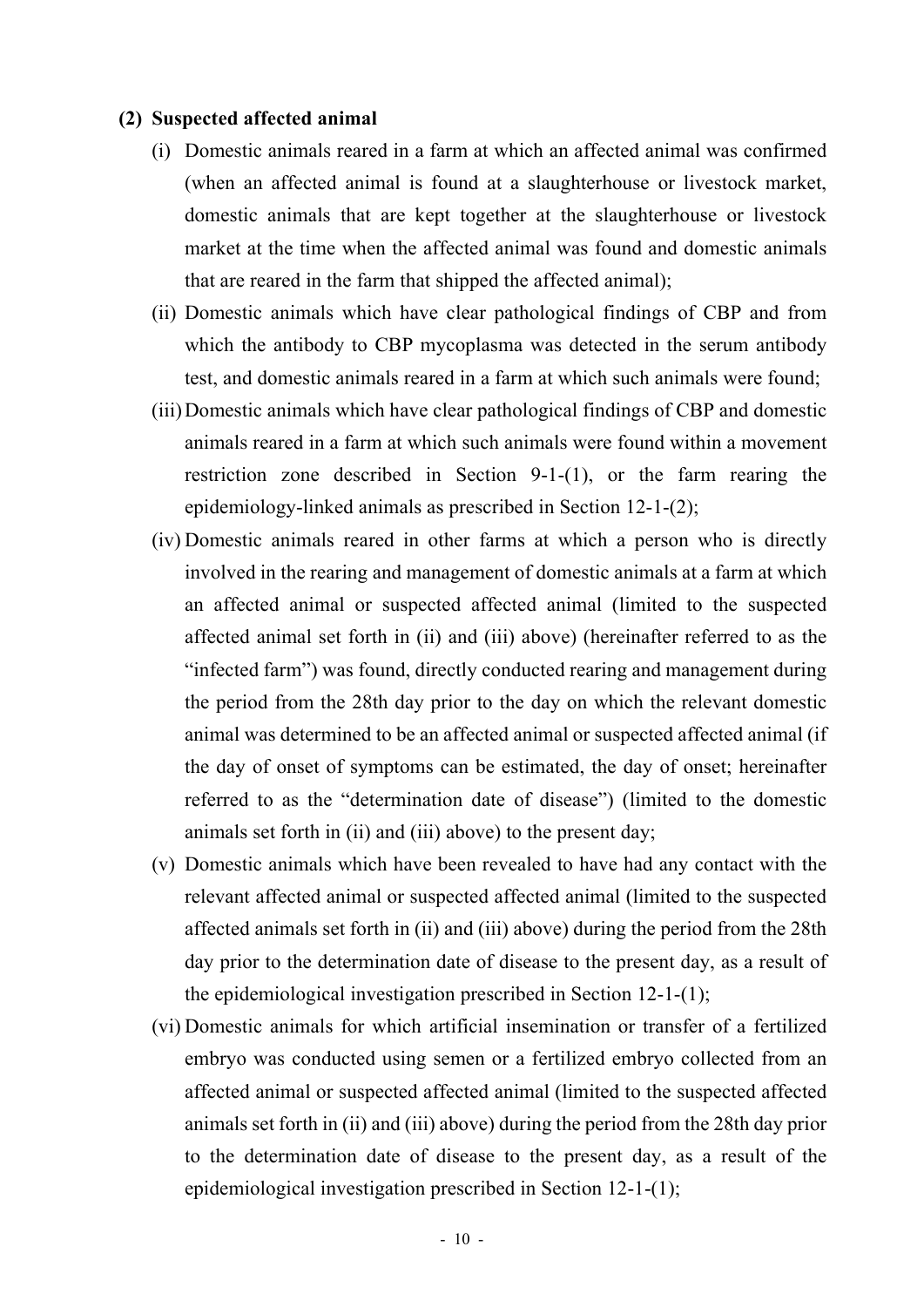(vii) Domestic animals which have been revealed to have had any contact with an affected animal or suspected affected animal (limited to the suspected affected animals set forth in (ii) and (iii) above) at a day before the 28th day prior to the determination date of disease as the results of the epidemiological investigation prescribed in Section 12-1-(1), and which have been determined by a prefectural animal inspector to have the risk of becoming an affected animal in light of the state of onset of the relevant affected animal or suspected affected animal.

#### <span id="page-10-0"></span>**Section 6. Response to the diagnosis**

Section 6 of the Guidelines for Foot-and-mouth Disease applies mutatis mutandis.

#### <span id="page-10-1"></span>**Section 7. Control measures on the affected farms**

Section 7 of the Guidelines for Foot-and-mouth Disease applies mutatis mutandis.

#### <span id="page-10-2"></span>**Section 8. Restriction or prohibition of traffic (Article 15 of the Act)**

Section 8 of the Guidelines for Foot-and-mouth Disease applies mutatis mutandis.

# <span id="page-10-3"></span>**Section 9. Establishment of movement restriction zone and shipment restriction zone (Article 32 of the Act)**

# **1. Establishment of restriction zone**

## **(1) Movement restriction zone**

- (i) The prefecture shall, in a case of having been notified of any domestic animals confirmed as being affected animals or suspected affected animals pursuant to Section 5-2 herein, promptly establish an area within a 1-km radius (as a rule) from the affected farm as an area where movement of domestic animals (specified in Item 4 below; the same shall apply to (2) and 5-(3) above) is prohibited (hereinafter referred to as the "movement restriction zone") in consultation with the AHD. However, if it is found that the relevant domestic animal is highly likely to be suffering from CBP even before the diagnosis referred to in Section 5-2 has been made, the movement restriction zone shall be established without waiting for the results of such diagnosis, upon consultation with the AHD.
- (ii) When it is obvious from the status of the affected farm that notification has been delayed and it is likely that infection is already expanding according to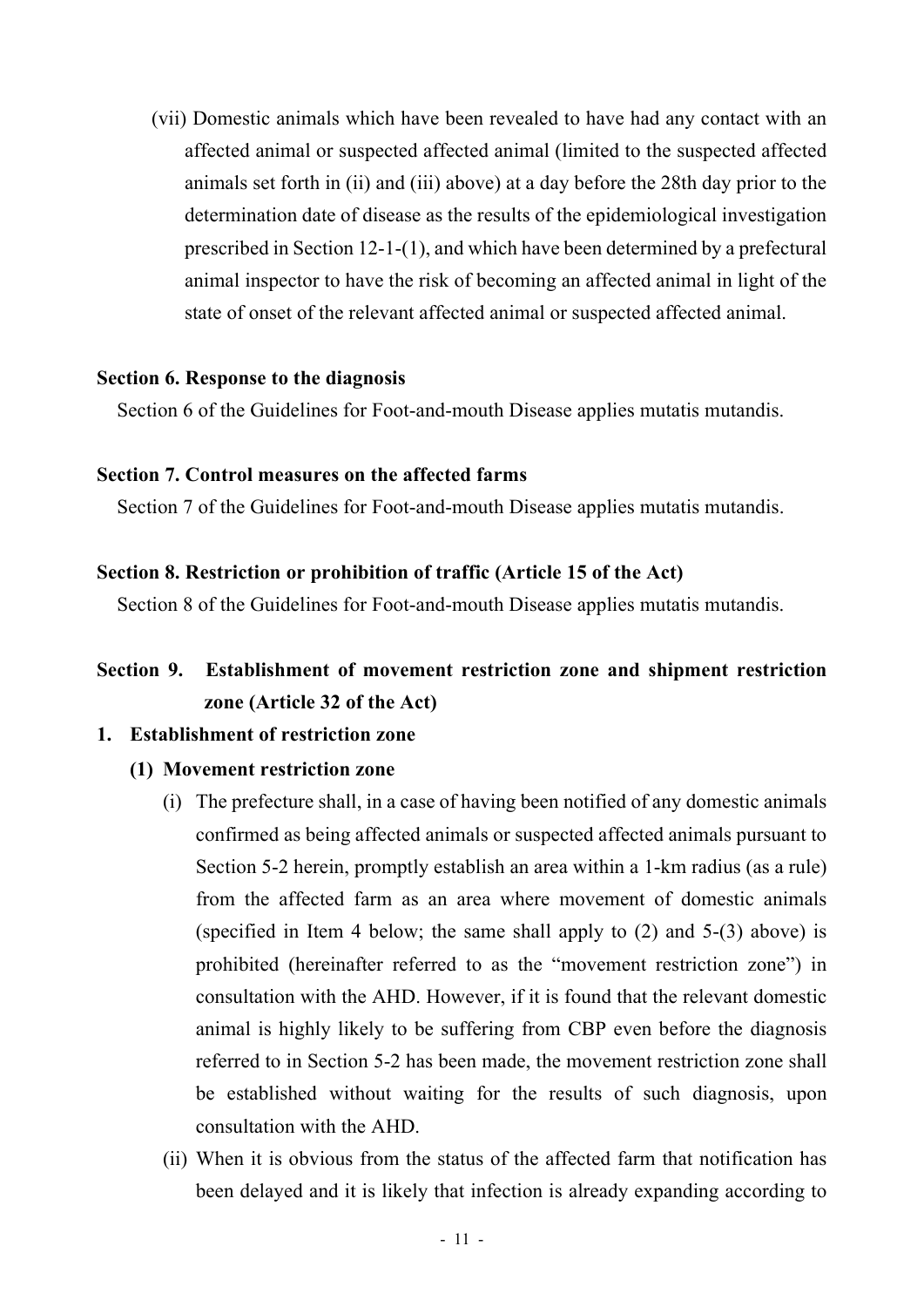the epidemiological information set forth in Section 4-2-(2), the prefecture shall define the movement restriction zone beyond the 1-km diameter, upon consultation with the AHD, depending on the number of surrounding farms and stocking density. In this case, it is also possible to define the whole prefecture where the affected farm is located or to define all related prefectures including the said prefecture as the movement restriction zone.

# **(2) Shipment restriction zone**

The prefecture shall establish an area within a 5-km radius around the affected circumscribing the movement restriction zone from which transportation of domestic animals is prohibited (hereinafter referred to as the "shipment restriction zone"). In the case described in (1)-(ii) above, the shipment restriction zone shall comprise the area within 5 km radius from the outer boundary of the movement restriction zone.

# **(3) In case of outbreak at livestock markets or slaughterhouses**

The prefecture shall take following measures upon consultation with the AHD if domestic animals located at a livestock market or slaughterhouse are confirmed as affected animals or suspected affected animals pursuant to Section 5-2.

- (i) The area within a 1-km radius, in principle, from the relevant livestock market or slaughterhouse shall be established as a movement restriction zone.
- (ii) A movement restriction zone and a shipment restriction zone (hereinafter referred to as "restriction zone") shall be established around the farm which shipped the relevant domestic animals, in principle, in a manner similar to those prescribed in (1) and (2) above.

# **(4) Method to establish restriction zones**

- (i) The outer boundary of a movement restriction zone and the outer boundary of a shipment restriction zone shall be established on the basis of the administrative units of municipalities or other landmarks adequate to delineate boarders such as roads, rivers and railroads.
- (ii) If the restriction zone extends into multiple prefectures, under the guidance of the AHD, those prefectures concerned shall carry out sufficient consultation with each other in advance.
- (iii) Prior to the establishment of each restriction zone, the following measures shall be taken. If taking measures in advance is difficult, they shall be implemented immediately after establishment: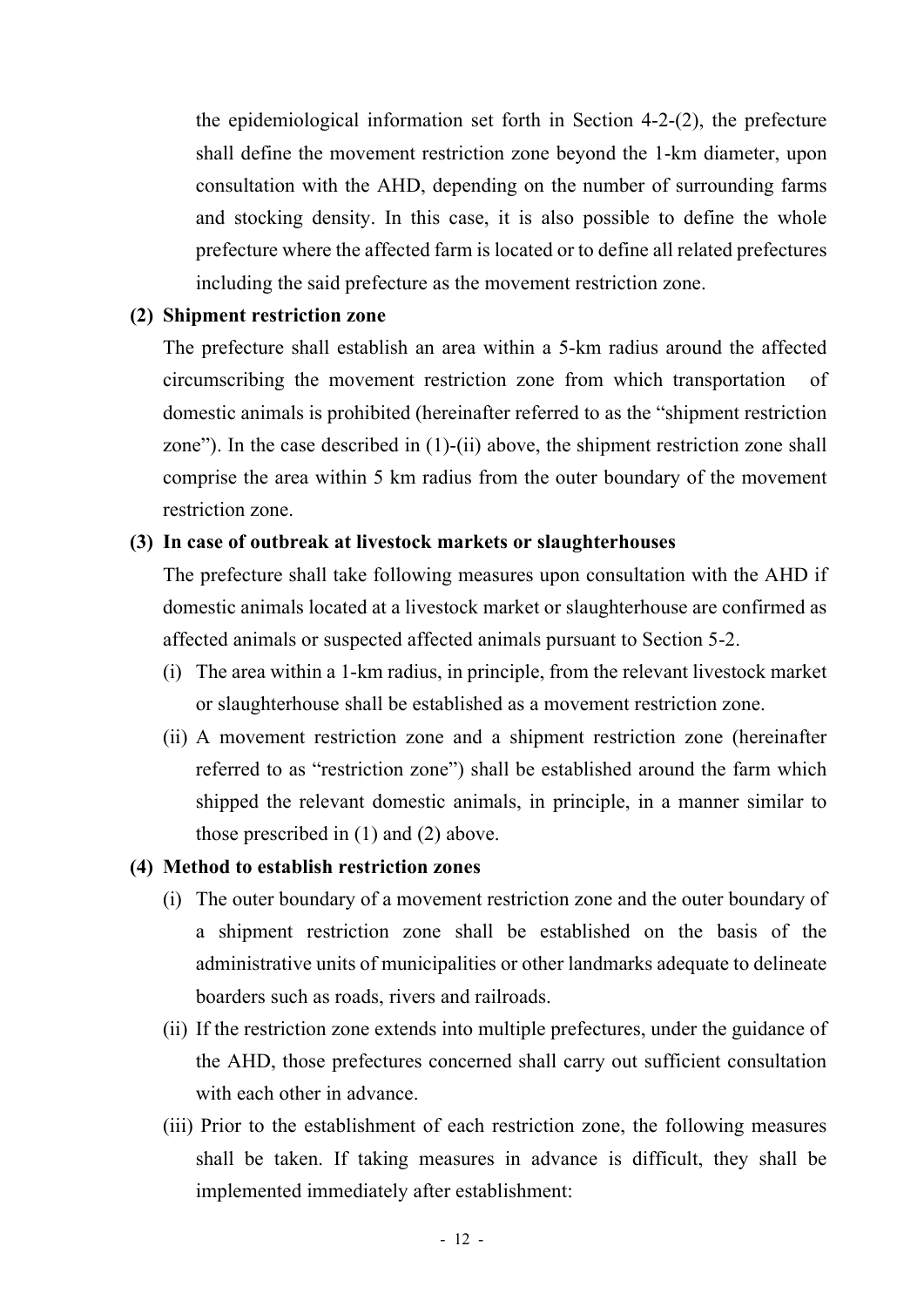- (a) Notification to the owners of domestic animals within the restriction zone, municipalities and related organizations;
- (b) Publications through press releases; and
- (c) Posting signs on major roads at each border of the movement restriction zone and the shipment restriction zone.

# **(5) Contacting owner of domestic animals**

When establishing a restriction zone, the prefecture shall promptly inform the owners of domestic animals within the restriction zone of establishment the location of the affected farm by telephone, FAX or e-mail and provide an explanation on scheduled investigation.

# **(6) Instructions provided to farms within the restriction zone**

When establishing a restriction zone, the prefecture shall give instructions to all of the owners of domestic animals within the area to thoroughly observe the physical conditions of the animals, while instructing them to thoroughly practice biosecurity in such manner by preventing the intrusion of wild animals. The prefecture is, pursuant to Article 52 of the Act, also to request to report such information as the number of animals died on that day on a daily basis until the restriction zone will be cancelled.

## **2. Revisions to restriction zones**

# **(1) Expansion of restriction zone**

If the infectious status or other factors suggest the occurrence multiple cases of infection outside the movement restriction zone, the restriction zone shall be expanded upon consultation with the AHD.

## **(2) Reduction of restriction zone**

In case where a movement restriction zone has been established or expanded beyond the area described in 1-(1)-(i) above, and where the status of outbreak, confirmation of disease absence on nearby farms, and results of epidemiological investigation, the scope of the movement restriction zone may be reduced to within a 1-km radius, upon consultation with the AHD. On this occasion, the shipment restriction zone will be reduced to within 5-km circumscribing the movement restriction zone.

## **3. Lifting of restriction zones**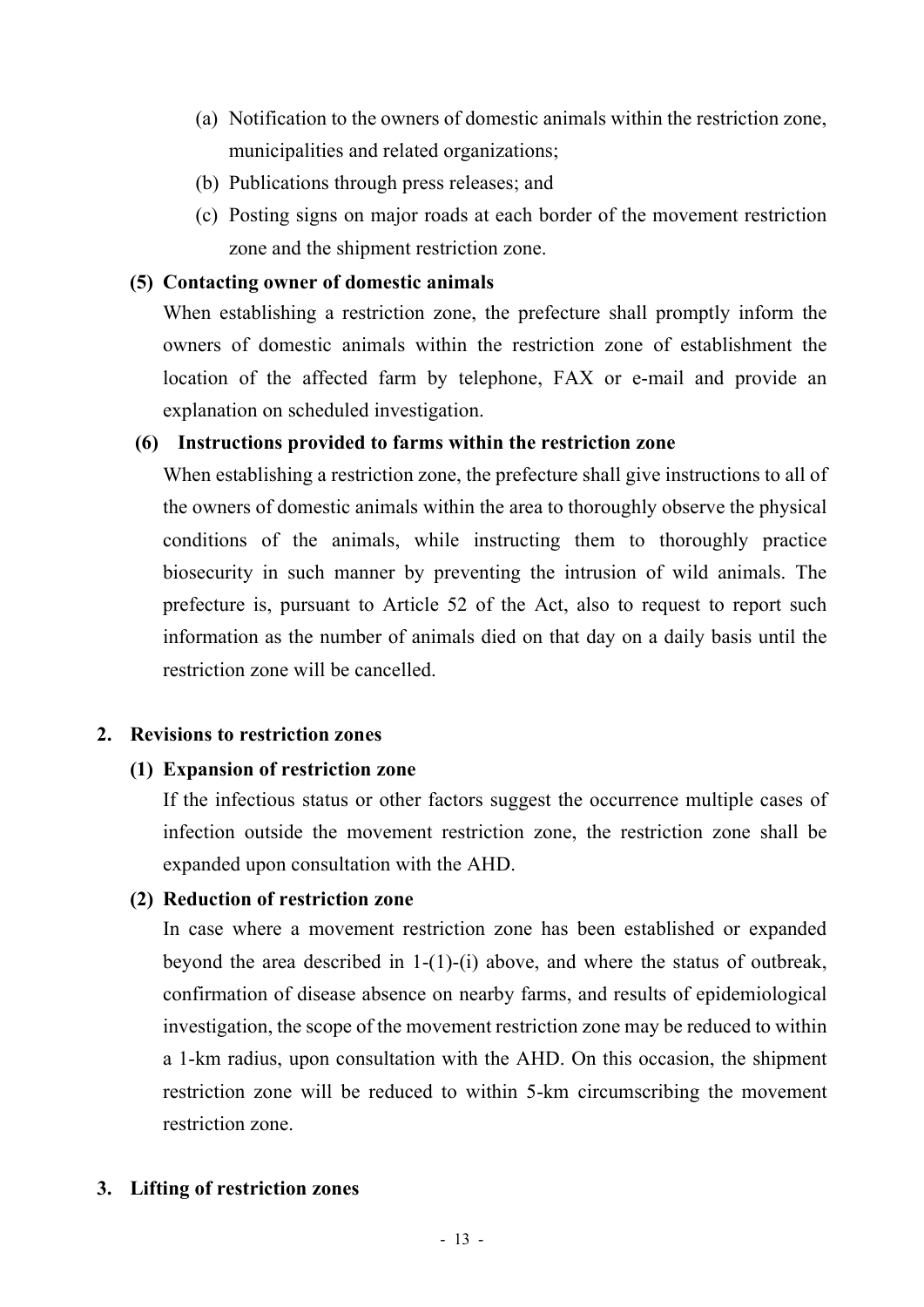Restriction zones shall be entirely or partially lifted upon consultation with the AHD if following requirements are satisfied in each type of zone.

# **(1) Movement restriction zone**

The zone shall be lifted upon consultation with the AHD if both of the following requirements are met, the restriction will be cancelled upon consultation with the AHD:

- (i) Negative results are confirmed at all farms in a freedom confirmation surveillance prescribed in Section 12-2-(2), which is conducted after 52 days have elapsed from the day on which all control measures have been completed at every affected farm located in the movement restriction zone (meaning that the slaughter specified in Article 16 of the Act, the processing of carcasses specified in Article 21 of the Act, processing of contaminated objects specified in Article 23 of the Act and (first) disinfection of premise specified in Article 25 of the Act are completed in full; the same applies hereinafter); and
- (ii) 63 days have elapsed since the completion of control measures at every affected farm in the movement restriction zone.

# **(2) Shipment restriction zone**

The zone shall be lifted if all farms are confirmed negative in freedom confirmation surveillance prescribed in Section 12-2-(1).

# **4. Items subject to restriction**

The following items shall be subject to movement and shipment restrictions:

- (1) Live domestic animals;
- (2) Raw milk pumped at the affected farm or farms located in an area within a 1-km radius from the affected farm (excluding farms with respect to which negative results were confirmed from the freedom confirmation surveillance prescribed in Section 12-2-(1);
- (3) Semen and embryos collected in the movement restriction zone (excluding those which were collected before the 63rd day prior to the diagnosis confirmation and which were separately managed);
- (4) Carcasses of domestic animals;
- (5) Manure of domestic animals; and
- (6) Bedding materials, feedstuff and livestock feeding equipment (excluding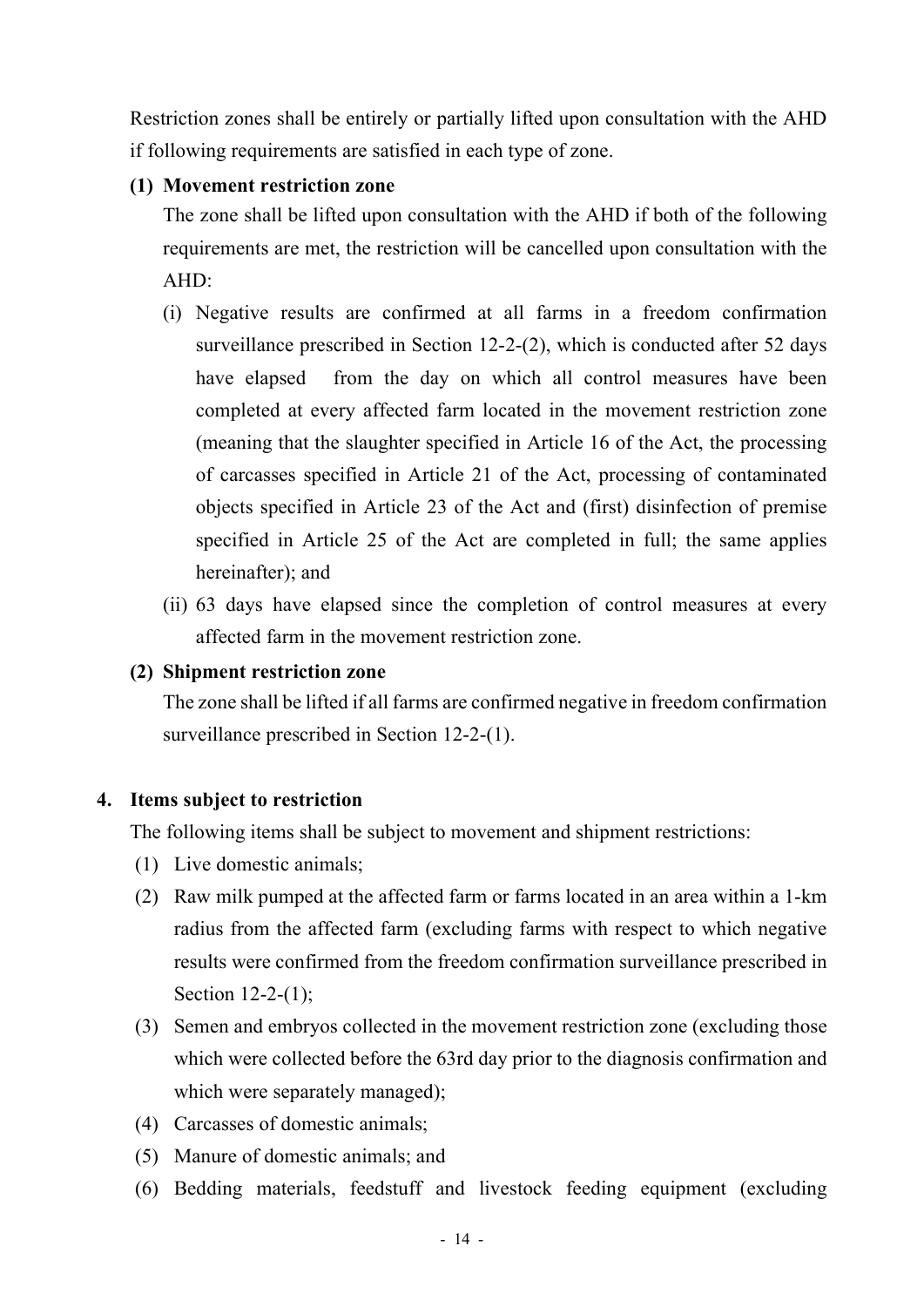movements from non-farms).

## **5. Exclusion from restriction**

- (1) Movement of carcasses of domestic animals for disposal in restriction zones
	- (i) Considering the infectious status or environmental effect, the prefecture may allow the farm in a restriction zone to move the carcasses of domestic animals, manures of domestic animals, bedding materials or feedstuff of the farm in the restriction zone to incineration facilities and other applicable places for the purpose of disposal by incineration, burial, rendering or disinfection, upon consultation with the AHD, after the prefectural animal health inspector confirm the absence of abnormalities in domestic animals at the farm.
	- (ii) The following measures shall be taken at the time of movement:
		- (a) The prefectural animal health inspector shall confirm the absence of abnormalities in domestic animals in the relevant farm on the day of movement;
		- (b) As general rule, an enclosed carrier vehicle or sealed containers shall be used,. If neither is available, cover the floor and sides surfaces of carrier vehicle with plastic sheets, and after loading the package, cover the upper part of load with a plastic sheet as well or take other measures necessary to prevent any load spillage;
		- (c) Disinfect the enter surface of the carrier vehicle before and after loading;
		- (d) In principle, avoid traveling near other farms, and choose transportation routes that are not used by other livestock-related vehicles;
		- (e) Avoid the delivery to multiple farms in a row;
		- (f) Fully disinfect the carrier vehicles at the disinfection points;
		- (g) During transport, carry a certificate confirming that the vehicle and its load are not subject to the prohibition or restriction prescribed in Article 32(1) of the Act and show the certificate to personnel in charge at the disinfection points;
		- (h) After transport, immediately disinfect the vehicle and materials used; and
		- (i) Record the course of the transportation process and maintain the record.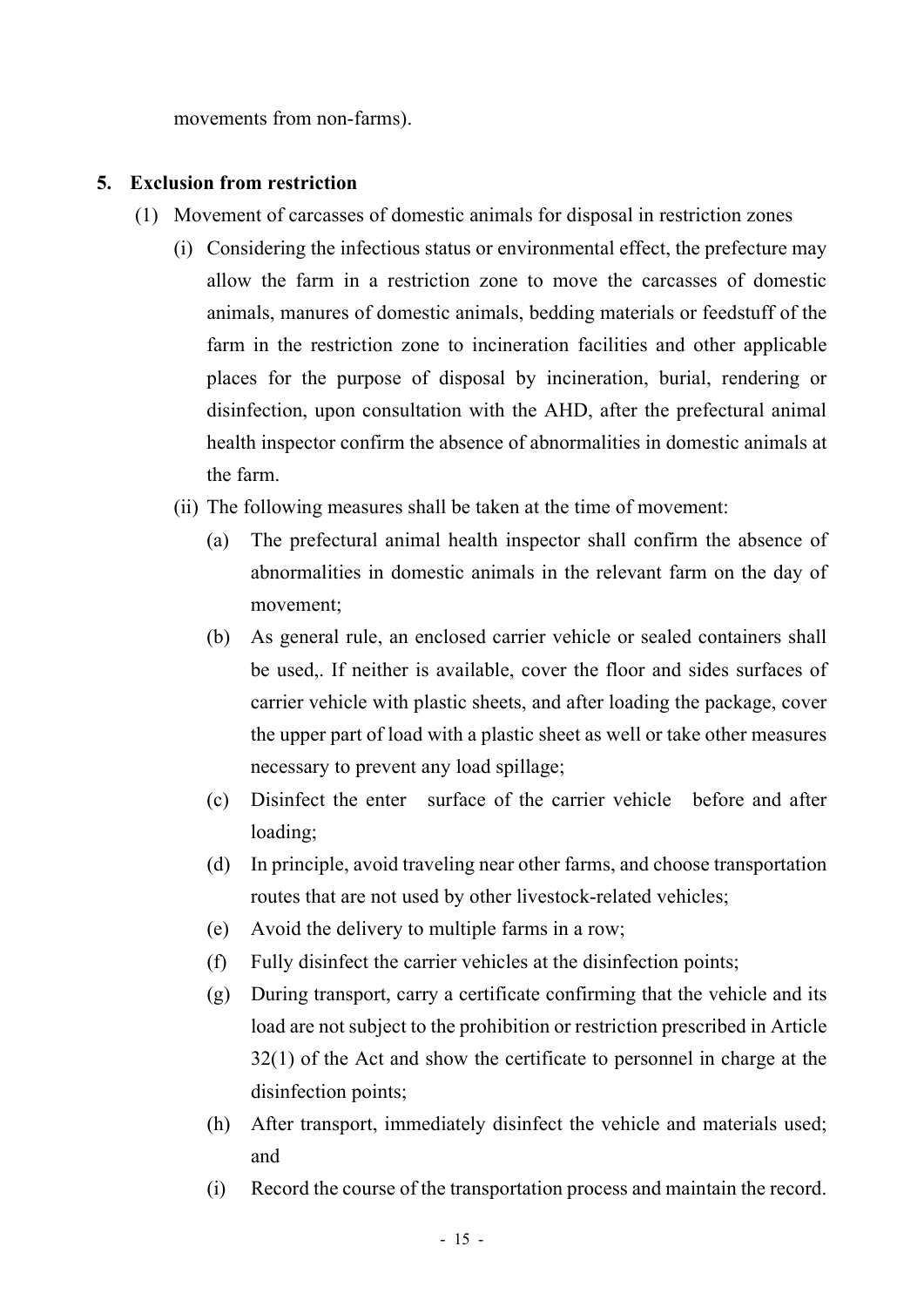- (iii) The following measures shall be taken at the time of incineration, rendering processing or disinfection:
	- (a) Take measures such as spreading plastic sheets from the carrier vehicle to the location where carcasses are disposed of;
	- (b) Take measures such as separation of the locations for carcasses and product storage; and
	- (c) Disinfect the route from the entrance of the disposal facility to the location where carcasses are disposed of, immediately after their introduction into the incineration, rendering or disinfection process.
- (2) Movement for carcasses of domestic animal for disposal outside restriction zone The prefecture may, in consultation with the AHD, allow the farm outside a restriction zone to move carcasses of domestic animals of a farm located outside the restriction zone to incineration facilities located within the movement restriction zone for the purpose of incineration or rendering.

In this case, the carrier vehicle shall not visit any farms located within the movement restriction zone and must be fully disinfected before and after transport, as well as at the disinfection points during transport, and must maintain compliance with the measures described in Item (1)-(iii) above.

- (3) Passage of domestic animals outside restriction zone If domestic animals of the farm outside a restriction zone cannot be moved to such destinations as other farms or slaughterhouses outside the restriction zone without traversing restriction zone, the prefecture may allow a vehicle to traverse the restriction zone upon consultation with the AHD. In this case, the carrier vehicle shall be sufficiently disinfected at disinfection points before and after as well as during movement.
- (4) Others

In principle, any restriction measures shall not be excluded other than those prescribed in(1) to (3) above during the 63-day period after the establishment of the restriction zone, However, after such 63-day period, exception for restriction may be established as follows, by taking into consideration of the infectious status and other states, such as the measures for preventing spreading of pathogen in association with movement, upon consultation with the AHD. In this case, the carrier vehicle shall be sufficiently disinfected at disinfection points before and after as well as during movement.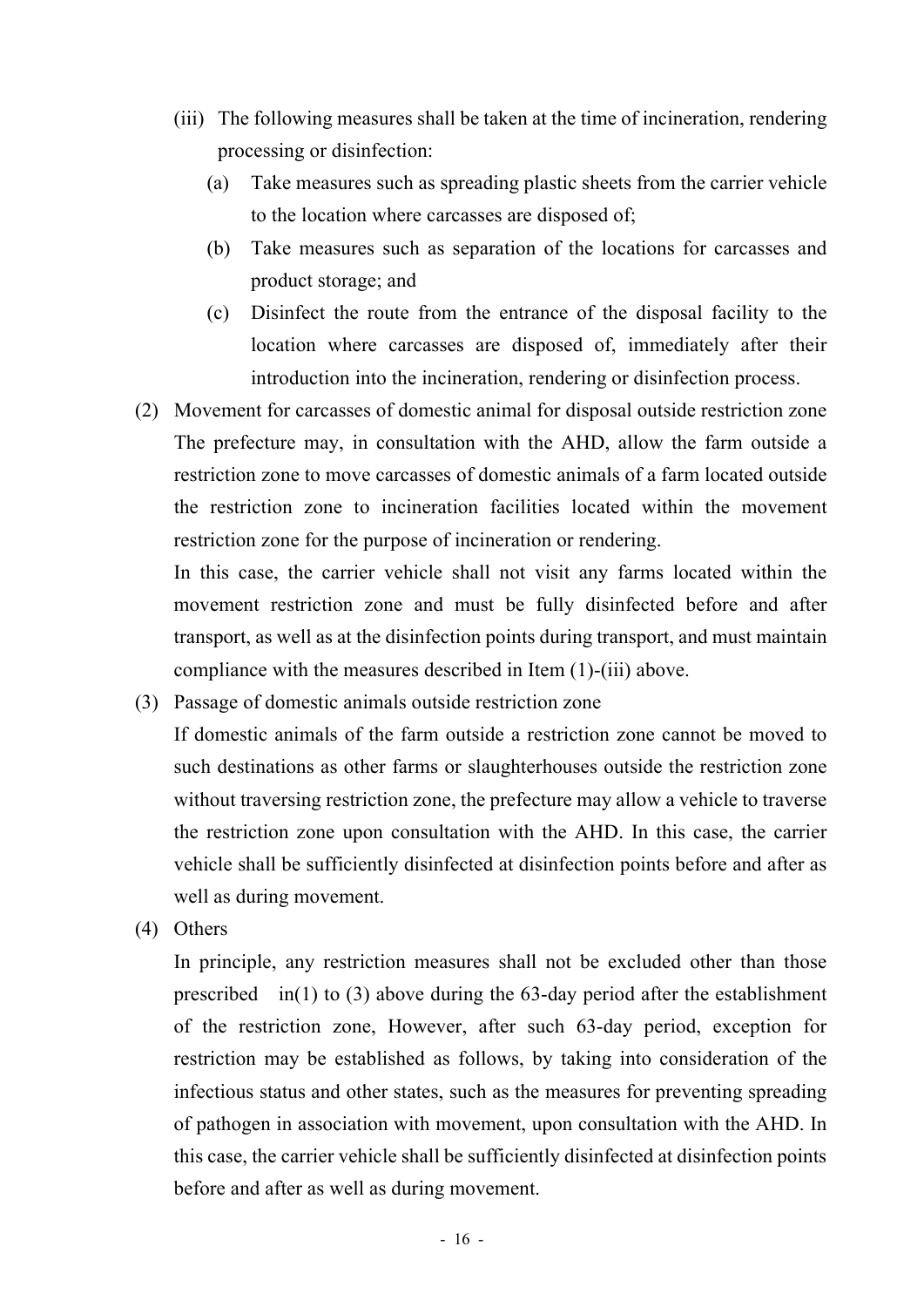- (i) Resumption slaughterhouses located within the movement restriction zone. However, the domestic animals to be slaughtered shall be limited to those that are directly conveyed from the farm to the slaughterhouse.
- (ii) Movement of domestic animals to the movement restriction zone from outside the zone

# <span id="page-16-0"></span>**Section 10. Restriction of events at facilities gathering livestock (Articles 26, 33 and 34 of the Act)**

Section 10 of the Guidelines for Foot-and-mouth Disease applies mutatis mutandis.

## <span id="page-16-1"></span>**Section 11. Installation of disinfection points (Article 28-2 of the Act)**

Section 11 of the Guidelines for Foot-and-mouth Disease applies mutatis mutandis.

# <span id="page-16-2"></span>**Section 12. Confirmation of the status of virus spread**

# **1. Epidemiological investigation**

# **(1) Method for epidemiological investigation**

The prefecture shall conduct epidemiological investigation to identify possibly affected domestic animals with the pathogen (hereinafter such domestic animals are referred to as "epidemiology-related domestic animals") by collecting epidemiological information pursuant to Section 4-4-(2) and confirming the movement of people and vehicles to and from affected farms.

# **(2) Epidemiology-related domestic animals**

Domestic animals to which the following (i) to (v) apply as a result of the investigation in (1) above shall be determined as epidemiology-related domestic animals upon consultation with the AHD and the prefecture shall immediately conduct on-site inspection (excluding the case where no abnormalities have already been confirmed by an on-site inspection in epidemiological investigation prescribed in (1) above or disease freedom surveillance prescribed in  $2(1)$  below). In addition, their blood shall be collected and sent to NIAH to implement a serum antibody test after 56 days have passed from the day on which the domestic animals had contact with the affected animal or suspected affected animal or on which the domestic animals were likely to have contact with or be cross-contaminated with the affected animal or suspected affected animal.

The prefecture shall instruct owners of epidemiology-related domestic animals to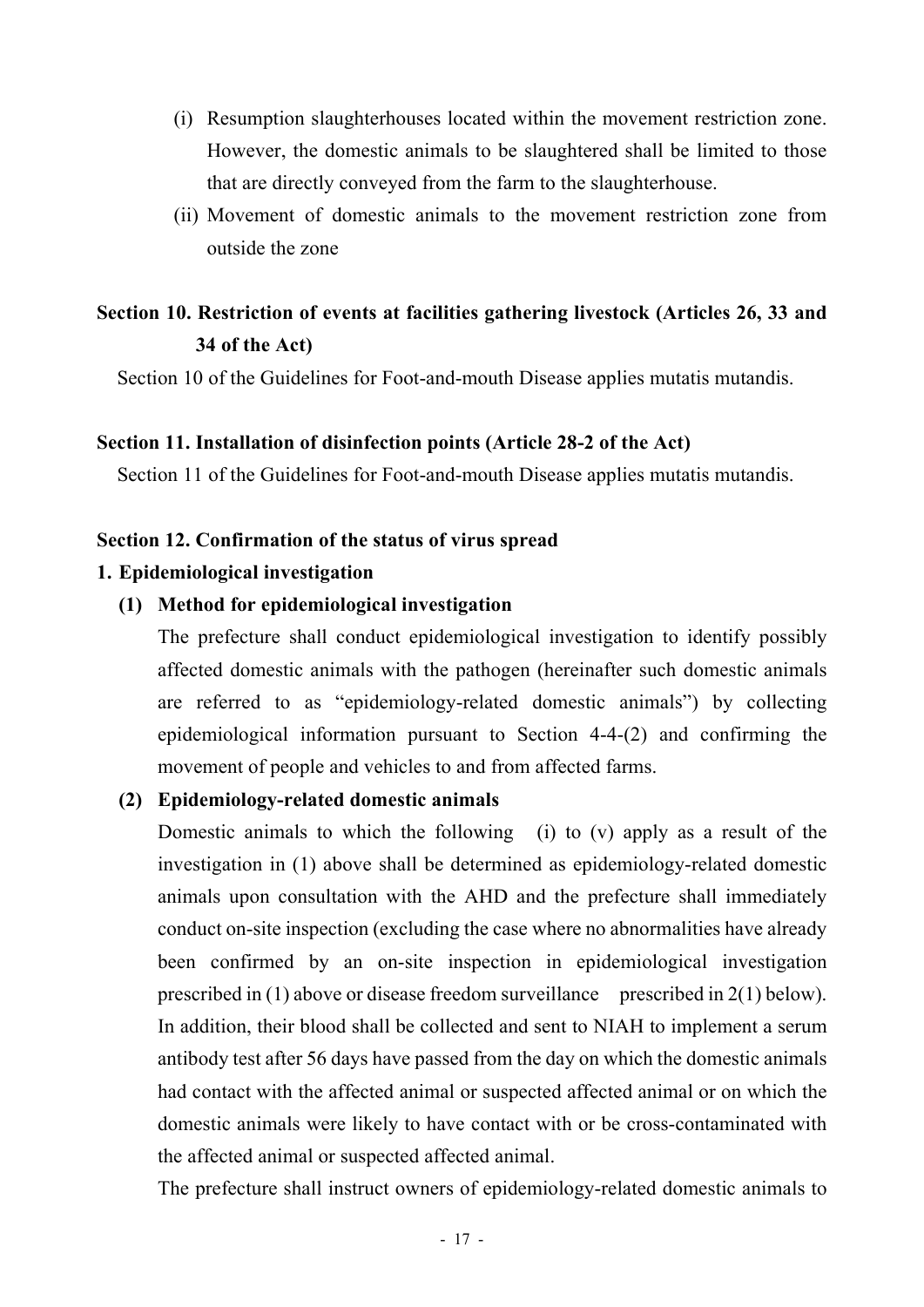thoroughly observe the physical conditions of the animals and is, pursuant to Article 52 of the Act, to request them to report such information as the number of deaths among domestic until negative results are confirmed in the inspection conducted after 56 days have passed.

- (i) Domestic animals which were in contact with affected animals within the past 29 to 63 days prior to the confirmation date of disease;
- (ii) Domestic animals which were in contact with suspected affected animals within the past 29 to 63 days prior to the confirmation date of disease (limited to the domestic animals set forth in Section 5- 2-(2)-(ii) and (iii));
- (iii) Domestic animals for which artificial insemination or transfer of embryos was conducted using semen or embryos collected from affected animals or suspected affected animals (limited to the domestic animals set forth in Section 5-2-(2)-(ii) and (iii)) within the past 29 to 63 days prior to the confirmation date of disease.
- (iv) Domestic animals reared in a farm in which a suspected affected animal prescribed in Section 5-2-(2)-(v) to (vii) was reared.
- (v) Other domestic animals in another farm rearing those with high risk to be suspected affected animals due to the disinfection for personnel, materials, or vehicles in such cases as where any person, object or vehicle that entered or left the biosecurity area of the affected farm within the past 63 days prior to the confirmation date of disease has entered the biosecurity area of another farm within seven days after entering the first-mentioned area, or where domestic animals and vehicles of another farms were likely to be crosscontaminated with the domestic animals shipped from or vehicles of the affected farm at slaughterhouses.

# **(3) Movement restriction measures at farms rearing epidemiology-related domestic animals**

In a farm that rears epidemiology-related domestic animals, the movement of following items shall be restricted pursuant to the provisions of Article 32 of the Act, until negative results are obtained in inspection conducted pursuant to (2) above. In addition, the entry of persons other than the relevant persons into the farm shall be restricted:

- (i) Live domestic animals;
- (ii) Raw milk (excluding raw milk of epidemiology-related animals for which any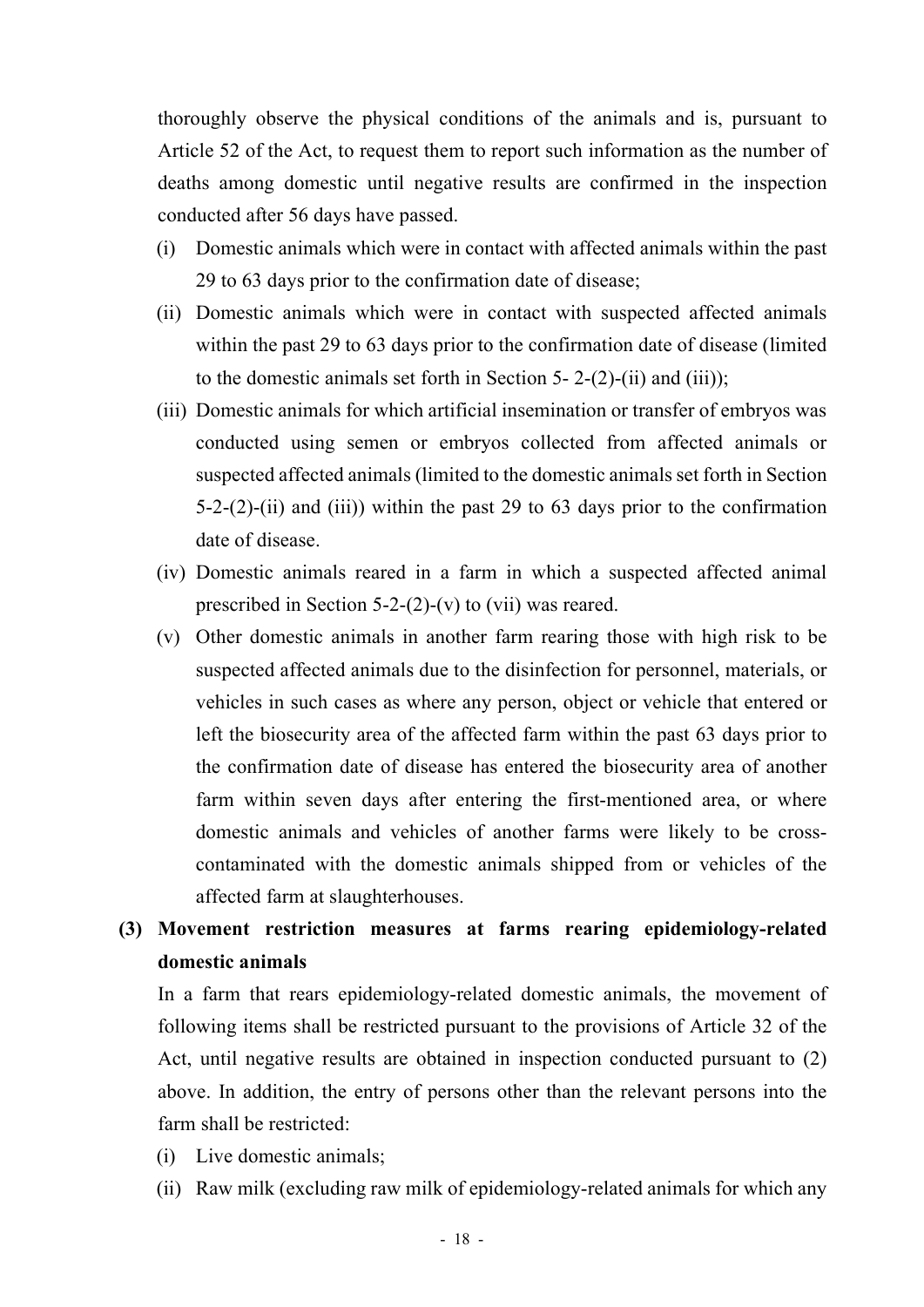abnormalities have been confirmed by clinical inspection and negative result have been confirmed by genetic test and serum antibody test);

- (iii) Semen and embryos collected in the relevant farm (excluding those which were collected before the 63rd day prior to the confirmation date of disease and which were separately managed);
- (iv) Carcasses of domestic animals;
- (v) Manure of domestic animals; and
- (vi) Bedding materials, feedstuff and livestock feeding equipment.

## **2. Inspection of nearby farms within movement restriction zone**

#### **(1) Disease detection surveillance**

When CBP outbreak is confirmed, the prefecture shall conductt the following survey and test.

## **(i) Telephone survey**

The prefecture shall immediately confirm the existence or absence of abnormal animals with the owners of domestic animals at least within the movement restriction zone by means such as phone calls, in cooperation with municipalities, after receiving any notification stating that any domestic animal had been confirmed to be an affected animal or suspected affected animal pursuant to Section 5-2. Such confirmation shall be repeated as needed, until the movement restriction is lifted.

#### **(ii) On-site inspection**

The prefecture shall enter the farms at least in an area within a 1-km radius from the affected farm (in case of deer, limited to farms rearing six or more of them and farms which have been confirmed to have abnormal animals as a result of a telephone survey described in (i) above) and every large-scale farm (meaning farms rearing 200 or more cattle [limited to those that are 24-months old or older (in the case of fattening cattle [limited to dairy male cattle and hybridized type cattle; the same applies hereinafter], those that are 17 months or older)] and water buffalo, and farms rearing 3,000 or more cattle [limited to those that are older than four months but younger than 24 months (in the case of fattening cattle, those that are four months or older but younger than 17 months)] or deer) that are located within the movement restriction zone, and shall carry out a clinical inspection, within 24 hours, in principle, after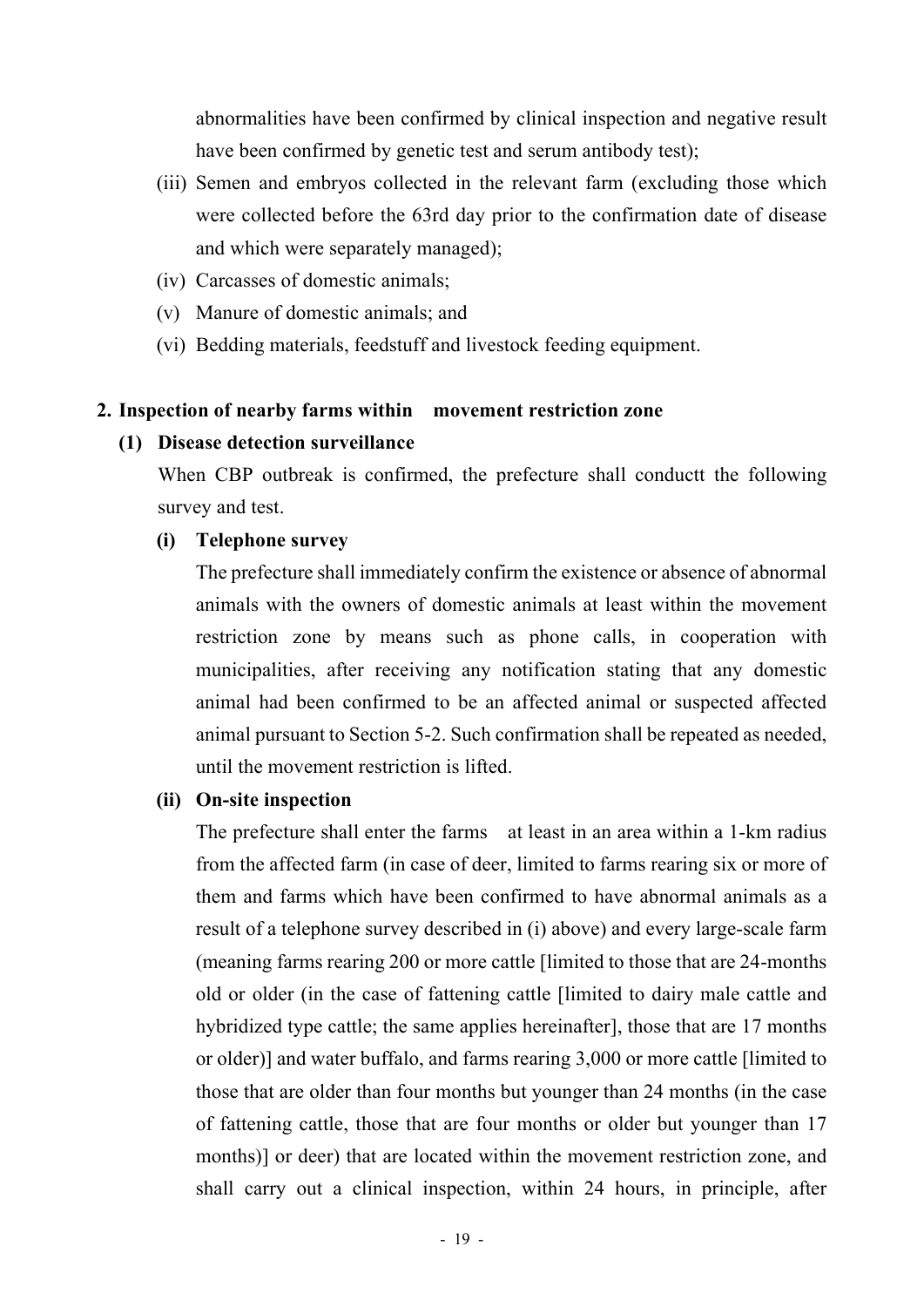receiving any notification stating that a domestic animal had been determined to be an affected animal or suspected affected animal pursuant to Section 5-2. In addition, they shall also collect samples (blood as well as the lung and neighboring lymph nodes of the dead livestock) to impelment genetic tests and serum antibody tests and send the samples to the NIAH.

# **(2) Freedom confirmation surveillance**

In order to confirm disease freedom within a restriction zone established pursuant to Section 9-1, the prefecture shall enter farms (in the case of deer, limited to farms rearing six or more of them) that are located within the relevant movement restriction zone after 52 days have elapsed since the day on which control measures at all affected farms within the movement restriction zone have been completed, and conduct clinical inspection. In addition, they shall collect samples (blood) to implement serum antibody tests and send the samples to the NIAH.

# **3. Tests by the NIAH**

The NIAH shall conduct serum antibody tests when samples have been sent from a prefecture pursuant to Item 1-(2) or 2-(2), or genetic tests and serum antibody tests when samples have been sent from the prefecture pursuant to Item 2-(1). The results of such tests shall be reported to the AHD.

# **4. Responses to abnormal findings or positive results from tests in Item 1-(2) or 2 above**

- (1) The MAFF shall confirm diagnosis prescribed in Section 5 with respect to the test results in Item 1-(2) or 2 and the test results referred to in Item 3 above that are to be carried out after the first-mentioned tests.
- (2) The MAFF shall promptly revise the Guidelines or formulate the Emergency Guidelines if necessary, based on the results of tests in Item 1-(2) or 2 and the tests in Item 3 that are to be carried out after the first-mentioned tests as well as the results of the confirmation in Section 5 which is to be conducted in (1) above.

# **5. Matters to be observed by inspectors**

Inspectors performing epidemiological investigation and inspection referred to in Item 1 and 2 above, respectively, shall comply the following requirements.

(i) In conducting the investigation or inspection referred to in Item 1 and 2 above,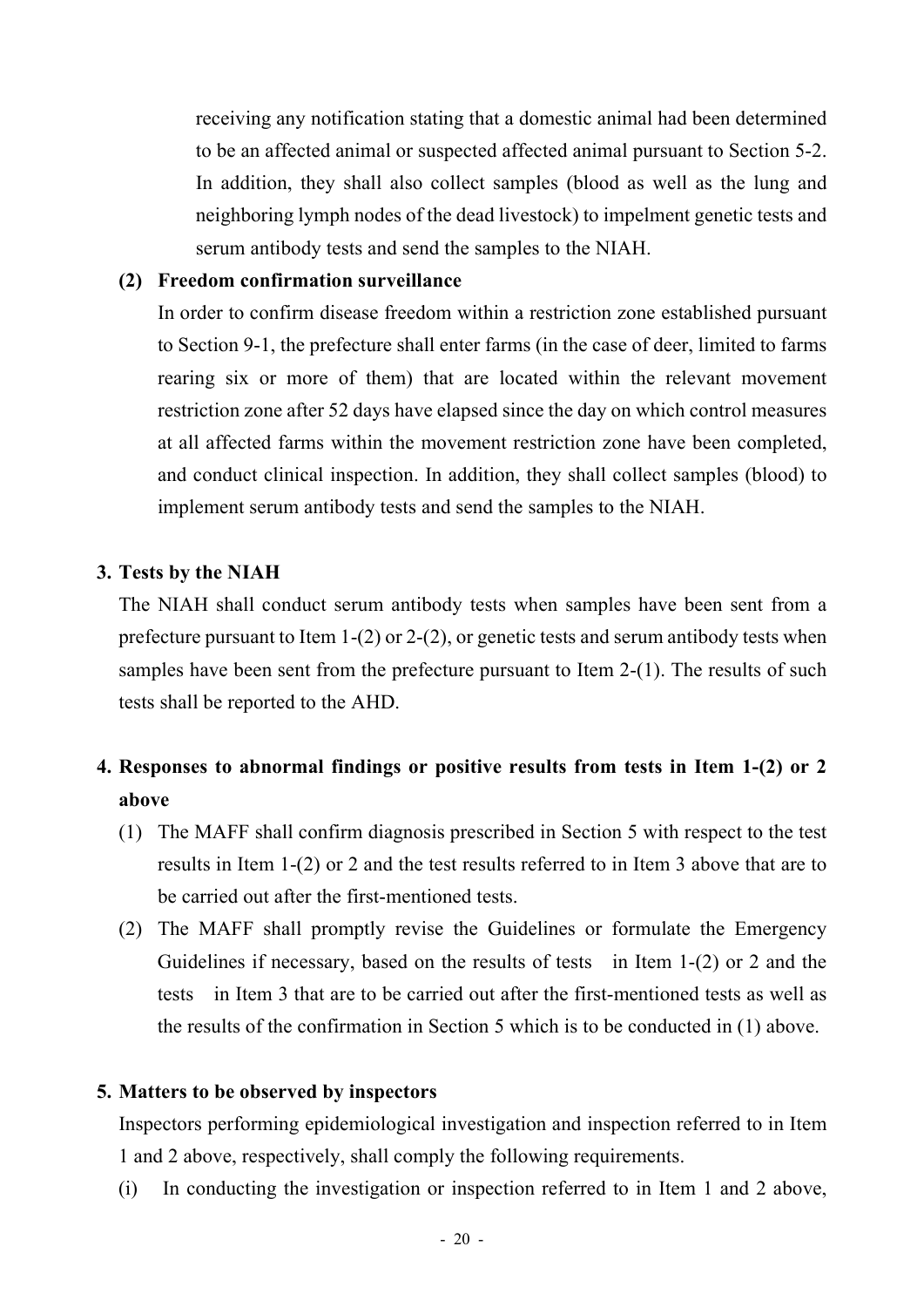respectively, inspectors who engaged in control measures at the affected farm shall not enter the farm for 7-day period after completion of the task therein. However, this period may be reduced to 3 days if appropriate biosecurity practices were confirmed to be in place at the affected farm while the inspectors were on duty and during departure.

- (ii) They shall place vehicles outside the biosecurity area of the relevant farm, and enter the premise in infection protective clothes.
- (iii) When leaving the farm, they shall disinfect themselves, their clothes, footwear, goggles and other belongings as well as vehicles used.
- (iv) After arriving home, they shall take a bath and wash themselves thoroughly.
- (v) In the case where any abnormalities or positive results have been confirmed from the testing domestic animals in Item 1-(2) or 2 in which the inspectors conducted an on-site inspection, the inspectors shall not enter other farms until the domestic animals on the investigated farm are confirmed to be neither affected animals nor suspected animals.

#### **6. Confirmation compliance with Biosecurity Standards (Article 34-2 of the Act)**

- (1) When receiving a notification stating an animal was confirmed as an affected animal or suspected affected animal pursuant to Section 5-2, the prefecture shall immediately confirm the state of compliance with Biosecurity Standards at farms rearing domestic animals, especially those in the restriction zone, on the basis of such information as the results of on-site inspections, the latest surveillance of the compliance state with Biosecurity Standards, and past instruction on biosecurity measures pursuant to Section 1-3-(2).
- (2) When the prefecture finds based on the result of (1) that an owner of domestic animals does not comply with the following items in the Biosecurity Standards so that CBP will likely be spread if the state is not immediately improved, the prefecture shall provide instruction to improve the state to the owner of domestic animals by issuing a document containing points to be improved with deadline for the improvement:
	- (i) an item concerning a measure to prevent spread of contamination by pathogens of a contagious disease of domestic animals in a biosecurity area; and
	- (ii) an item concerning a measure to prevent spread of contamination by